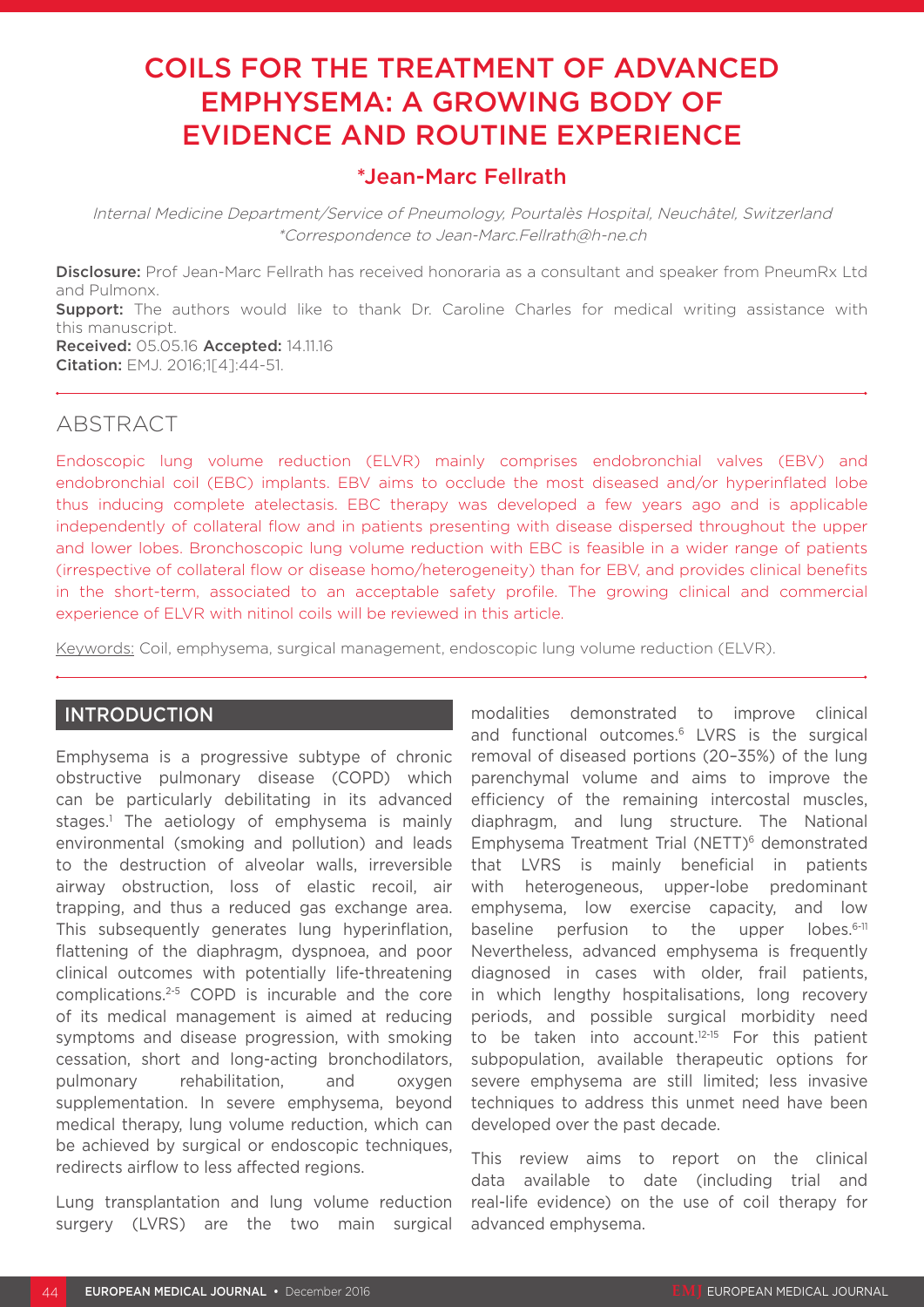|                                                                          | Study                |                                                         |                      | Herth et al.<br>$2010^{22}$                             | $\frac{1}{\sigma}$<br>$\uplus$<br>Slebos<br>2012 <sup>35</sup>            | $\overline{\sigma}$<br>$\uplus$<br>Deslee<br>2014 <sup>32</sup>                                    | Klooster et<br>al. 2014 <sup>33</sup>             | Kontogianni<br>et al. 2014 <sup>36</sup>                    |                            | $\frac{1}{\sigma}$<br>Shah et a $2013^{37}$ | Zoumot<br>et al. 2015 <sup>38</sup>               |                                                                           |
|--------------------------------------------------------------------------|----------------------|---------------------------------------------------------|----------------------|---------------------------------------------------------|---------------------------------------------------------------------------|----------------------------------------------------------------------------------------------------|---------------------------------------------------|-------------------------------------------------------------|----------------------------|---------------------------------------------|---------------------------------------------------|---------------------------------------------------------------------------|
|                                                                          | SGRQ                 |                                                         | 79%                  |                                                         |                                                                           | 74%                                                                                                | 70%                                               |                                                             |                            | 65%                                         |                                                   |                                                                           |
|                                                                          |                      | (change,<br>points),<br>MCID ≥4<br>points <sup>49</sup> | $-6.1 \pm 4.4$       |                                                         | $-14.9 \pm 12.1$                                                          | $\mathsf{M}$<br>$-11.1 \pm 13.$                                                                    | $\frac{C1}{1}$                                    | $\circ$                                                     |                            | $-4.7 \pm 13.4$                             | 6M:<br>-7.3±12.2<br>-6.1±14.0                     | $-8.9$<br>points<br>(p<0.001)                                             |
|                                                                          |                      |                                                         |                      |                                                         | 86%                                                                       | 53%                                                                                                | 70%                                               | 69%                                                         |                            | 74%                                         |                                                   |                                                                           |
|                                                                          | <b>GMWT</b>          | (change),<br>MCID ≥26 m <sup>48</sup>                   | $+5.6 + 8.5%$        |                                                         | ε<br>4<br>84.4±73.                                                        | $\mathsf E$<br>$+51.4 + 76.1$                                                                      | 3<br>$-6$                                         | $\mathsf E$<br>32±60                                        |                            | 56.0±65.1 m                                 | 6M:<br>54.6±54.2 m<br>12M:<br>34.1±52.4 m         | $+14.6$<br>(p=0.02)                                                       |
|                                                                          |                      |                                                         |                      |                                                         | 64%                                                                       | 65%                                                                                                | 70%                                               |                                                             |                            | 57%                                         |                                                   |                                                                           |
|                                                                          | $\geq$               | (change),<br>MCID<br>$\geq 0.35^{47}$                   | $+3.3 \pm 4.6\%$     |                                                         | $-11.4 + 9.0%$                                                            | $12M:$<br>-0.71±0.81 L                                                                             | $-0.6 L$                                          | ┙<br>$-0.42$                                                |                            | 7.1±10.5%                                   | 6M:<br>-5.8±13.6%<br>-5.4±13.7%                   |                                                                           |
|                                                                          | FVC                  | (change)                                                | $-1.5 + 6%$          |                                                         | $+13.4 \pm 12.9%$                                                         | 6M:<br>+0.20 <u>+0.53</u> L<br>12M:<br>+0.28±0.45 L                                                | $\overline{\phantom{a}}$<br>$+0.39$               |                                                             |                            | $9.5 \pm 14.1\%$                            | 6M:<br>9.6±18.4%<br>12M:<br>8.4±16.3%             |                                                                           |
| emphysema.<br>ã.                                                         |                      | %<br>responder<br>rates                                 |                      |                                                         | 64%                                                                       | 48%                                                                                                |                                                   | 43%                                                         |                            | 57%                                         |                                                   | $+7.0\%$<br>(p<0.001)                                                     |
|                                                                          | FEV,                 | (change,<br>%), MCID<br>≥12% <sup>41</sup>              | $-5.0 + 2.9$         |                                                         | $+14.9 \pm 17.0$                                                          | 6M:<br>+10.0±21.0%<br>12M:<br>+8.9±22.2%                                                           |                                                   | $\overline{\phantom{0}}$<br>$0.04 \pm 0.12$                 |                            | $13.8 \pm 18.1\%$                           | 6M:<br>10.0±21.0%<br>12M:<br>8.9±22.2%            |                                                                           |
|                                                                          |                      | Final<br>follow-<br>up                                  | $\geq$               |                                                         | $\mathop{\underline{\lesssim}}$                                           | 6/12M                                                                                              | $\mathop{\underline{\lesssim}}$                   | $\mathop{\underline{\mathop{\sim}}}\nolimits$               |                            | $\geq$                                      | 6/12M                                             | 12M                                                                       |
|                                                                          |                      | Coil<br>therapy                                         |                      |                                                         | Median<br>10 coils<br>/patient                                            | Median<br>10 coils<br>/patient                                                                     | Median<br>11 coils<br>/lobe                       |                                                             |                            |                                             |                                                   | 158<br>157                                                                |
|                                                                          | Procedure            |                                                         |                      |                                                         | 12 bilateral,<br>4 unilateral<br>treatment                                | 55 bilateral,<br>5 unilateral<br>treatment<br>(34 patients<br>completed<br>12 months<br>follow-up) |                                                   |                                                             |                            |                                             | (22 controls<br>treated at<br>crossover)          | Usual<br>care plus<br>bilateral coil<br>bilaternent<br>Usual care<br>Jone |
| Table 1: Overview of the clinical data available to date on coil therapy | Indication           |                                                         |                      | Heterogeneous<br>and<br>eous<br>homogeneou<br>emphysema | SNO<br>Heterogeneo<br>emphysema                                           | Heterogeneous<br>and<br>homogeneous<br>emphysema                                                   | Homogeneous<br>emphysema<br>and<br>hyperinflation | Heterogeneous<br>emphysema<br>and incomplete<br>fissures    |                            |                                             | Heterogeneous<br>and<br>Inomogeneous<br>emphysema | Heterogeneous<br>and<br>homogeneous<br>emphysema                          |
|                                                                          | $\mathord{\text{=}}$ |                                                         | $\leftarrows$        |                                                         | $\frac{1}{2}$<br>$\frac{1}{6}$                                            | GO                                                                                                 | $\overline{\bigcirc}$                             | Study<br>26                                                 |                            | 23                                          | $\overline{24}$                                   | 315                                                                       |
|                                                                          |                      | Type of<br>study                                        | <b>Pilot Studies</b> | Single-centre<br>prospective<br>cohort pilot<br>study   | 5<br>Single-centre<br>prospective<br>cohort pilot<br>study<br>Prospective | Multicentre<br>European<br>feasibility<br>study                                                    | Single-centre<br>prospective<br>cohort pilot      | Retrospective<br>Single-centre<br>retrospective<br>analysis | Randomised Clinical Trials | Multicentre<br>randomised<br>clinical trial |                                                   | Multicentre<br>randomised<br>clinical trial<br>ENEW '                     |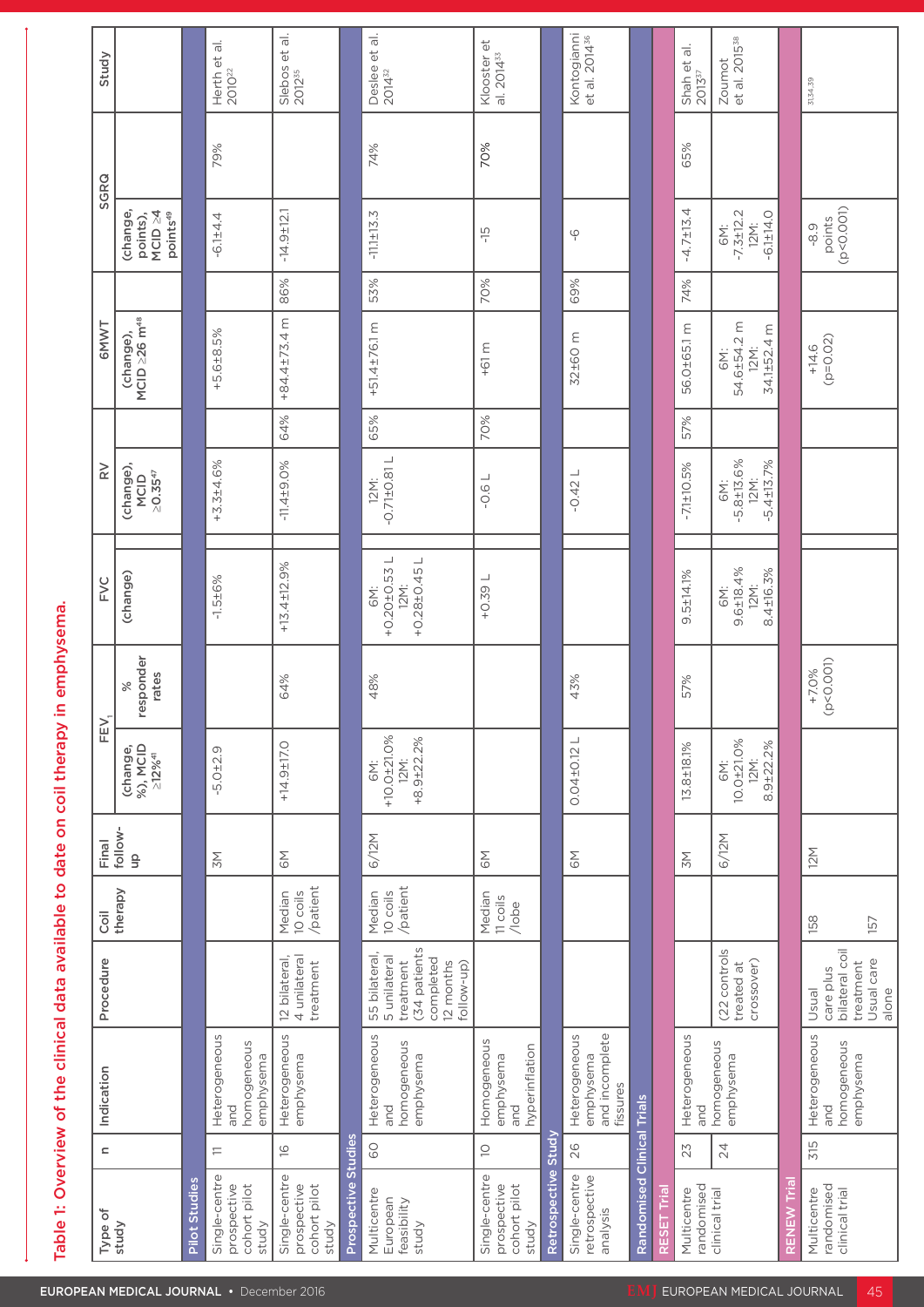| ì | 1                                                                                                                     |
|---|-----------------------------------------------------------------------------------------------------------------------|
| ï | i                                                                                                                     |
|   | ١                                                                                                                     |
| ı |                                                                                                                       |
|   |                                                                                                                       |
| ı | <b>Contract Contract Contract Contract Contract Contract Contract Contract Contract Contract Contract Contract Co</b> |
| ı | 1                                                                                                                     |
| ı | ١                                                                                                                     |
| ı | <b>Service Service</b>                                                                                                |
| п | ۱                                                                                                                     |
|   |                                                                                                                       |
| l | ı                                                                                                                     |
| ı | г                                                                                                                     |
|   |                                                                                                                       |

| Type of                                           | Indication<br>$\overline{\phantom{0}}$                                                                                         | Procedure                                                                                      | <b>Coil</b> | Final         | FEV.                                             |                                                                                                                           | FYC<br>E | $\geq$                                         | 6MWT                                                                                                              | SGRQ                                                                                                                     | Study            |
|---------------------------------------------------|--------------------------------------------------------------------------------------------------------------------------------|------------------------------------------------------------------------------------------------|-------------|---------------|--------------------------------------------------|---------------------------------------------------------------------------------------------------------------------------|----------|------------------------------------------------|-------------------------------------------------------------------------------------------------------------------|--------------------------------------------------------------------------------------------------------------------------|------------------|
| study                                             |                                                                                                                                |                                                                                                | therapy     | follow-<br>qn | %), MCID<br>(change,<br>$\geq$ 12% <sup>41</sup> | responder<br>rates<br>$\geqslant$                                                                                         | (change) | (change),<br>$\geq$ 0.35 <sup>47</sup><br>MCID | MCID ≥26 m <sup>48</sup><br>(change),                                                                             | (change,<br>points),<br>MCID ≥4<br>points <sup>49</sup>                                                                  |                  |
| andomised Clinical Trials                         |                                                                                                                                |                                                                                                |             |               |                                                  |                                                                                                                           |          |                                                |                                                                                                                   |                                                                                                                          |                  |
| <b>REVOLENS Trial</b>                             |                                                                                                                                |                                                                                                |             |               |                                                  |                                                                                                                           |          |                                                |                                                                                                                   |                                                                                                                          |                  |
| andomised<br><b>Iulticentre</b><br>clinical trial | 100   Heterogeneous   Usual<br>usual care plus<br>homogeneous<br>emphysema<br>bilateral coil<br>treatment<br>usual care<br>and | bilateral coil<br>versus usual<br>care alone<br>treatment<br>care plus<br>$(n=50)$<br>$(n=50)$ |             | 12M<br>6M     |                                                  | $0.05 L$ to $\infty$ ;<br>$0.03 L$ to $\infty$ ;<br>NOOD-N<br>(95% CI:<br>+0.09 L<br>(95% Cl:<br>$p = 0.001$<br>$+0.08 L$ |          |                                                | CI: $-4$ m to $\infty$ ;<br>$Cl: -5 \text{ m to } \infty;$<br>+21 m (95%<br>21 m (95%<br>$p = 0.06$<br>$p = 0.12$ | 8%; 1-sided<br><b>ACTION: 1</b><br>-10.6 points<br>-5.8 points<br>(95% CI:<br>(95% CI:<br>4% to $\infty$ ;<br>$p = 0.03$ | 6,11,36,37,40-42 |

3M: 3 months; 6M: 6 months; 12M: 12 months; 6MWT: 6-minute walk test; FEV1: forced expiratory volume in the first second; FVC: forced vital capacity; SM: 3 months; 6M: 6 months; 12M: 12 months; 6MWT: 6-minute walk test; FEV; forced expiratory volume in the first second; FVC: forced vital capacity; YCID: minimal clinically important differences; RV: residual volume; SGRQ: St George's Respiratory Questionnaire. MCID: minimal clinically important differences; RV: residual volume; SGRQ: St George's Respiratory Questionnaire.

p=0.002)

to p<0.001) ∞; 1-sided

alone

# ENDOSCOPIC LUNG VOLUME REDUCTION

Endoscopic lung volume reduction (ELVR) mainly comprises endobronchial valves (EBV) and endobronchial coil (EBC) implants. EBV aims to occlude the most diseased and/or hyperinflated lobe, thus inducing complete atelectasis.16-18 However, the patient subset most likely to benefit from EBV is narrow and only allows patients with absence of interlobar collateral flow (i.e. collateral ventilation).19-21 Nitinol coil therapy was developed a few years ago and is applicable in a wider range of patients, independently of collateral flow.22 Other ELVR techniques involve the use of a sealant to collapse diseased tissue.<sup>23-25</sup> thermal airway ablation.<sup>26,27</sup> and airway bypass, but these therapeutic modalities have only achieved limited success and are not currently in commercial use.<sup>28</sup> Consequently, the growing clinical and commercial experience of bronchoscopic lung volume reduction with nitinol coils will be reviewed in this article.

# ENDOBRONCHIAL COIL THERAPY IN ADVANCED EMPHYSEMA

## Principle and Device Technology

EBC implants are nitinol (nickel-titanium) shapememory devices designed to restore lung elastic recoil through the compression of diseased lung parenchyma and the shortening of the airway, thereby increasing regional radial tension. Their mechanism of action is thus unique, as it does not rely on atelectasis. Tissue re-tensioning improves lung mechanics, prevents airway collapse, and hyperinflation. These translate into clinical benefit, with significant improvements in exercise capacity, and, to some extent, improvements in forced expiratory volume in the first second  $(FEV<sub>1</sub>)<sup>29</sup>$ Coil treatment success is not dependent on specific placement within the patient's anatomy and coils do not migrate/dislodge (three sizes are currently available; total length: 100/125/150 mm).30

## Bronchoscopic Procedure

Computed tomography (CT)-based patient selection is first conducted to exclude patients with severe bullous disease, suspicious nodules, active infection, bronchiectasis, small airway disease, severe paraseptal emphysema, or insufficient residual parenchyma.<sup>31</sup> The objective of treatment is to distribute approximately 10 coils sub-segmentally, evenly throughout the lobe under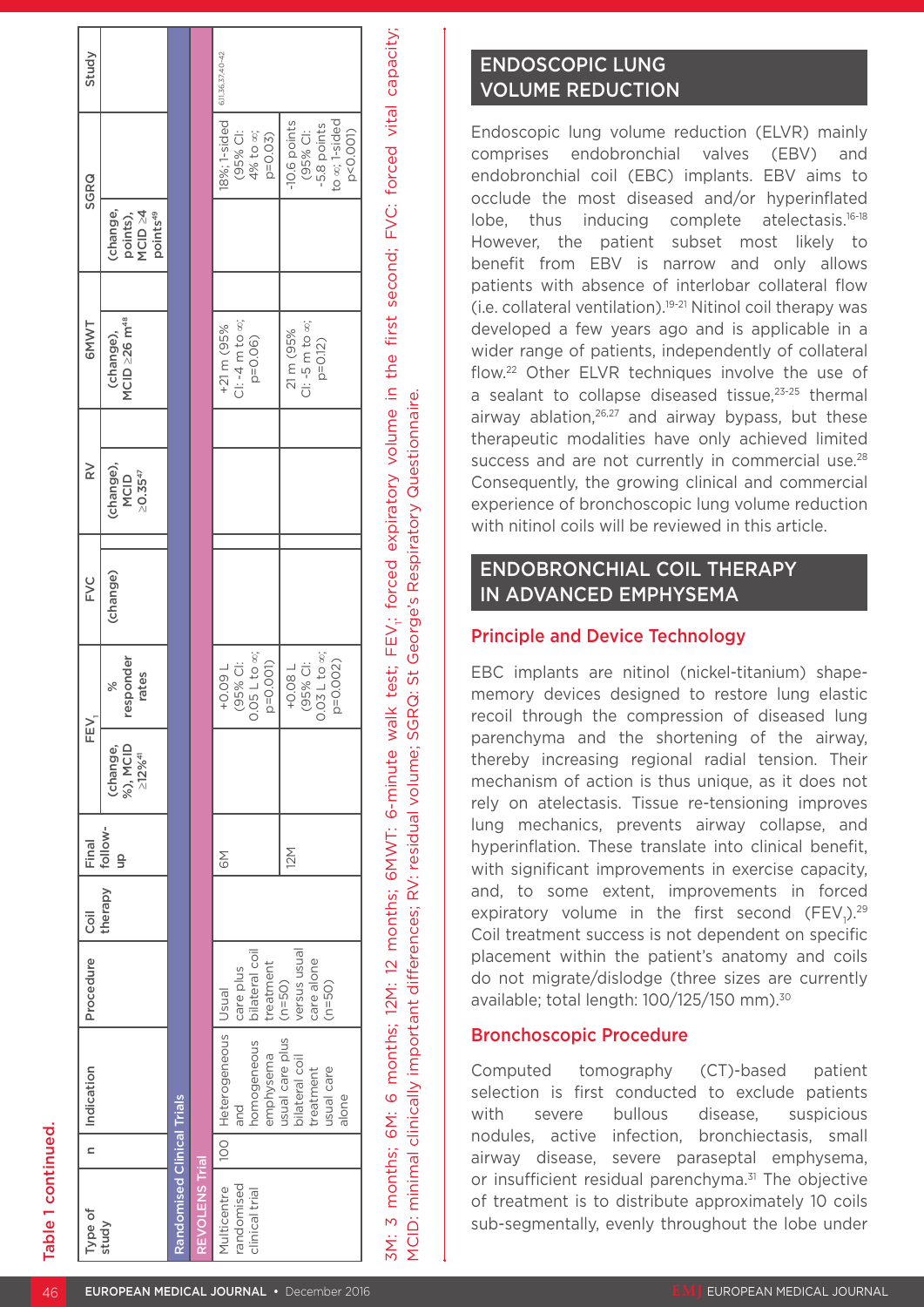fluoroscopic guidance. About 10 coils per lobe are set in place and deployed via a specific catheter into their three-dimensional form, but larger lower lobes may require more coils. $32,33$  The procedure time is 30–40 minutes, depending on patient anatomy and physician experience.<sup>34</sup> Coil treatment is a sequential bilateral treatment; when treating two contralateral lobes, two separate procedures are involved.

# AVAILABLE EVIDENCE BASE FOR COIL THERAPY FOR THE TREATMENT OF ADVANCED EMPHYSEMA

#### Available Clinical Data to Date

Eight clinical publications describing coil treatment of severe emphysema are currently available, including three published, randomised, controlled trials. Main details on study design, and both clinical and safety outcomes are reported in Table 1.

### RECENTLY COMPLETED TRIALS

#### RENEW Trial

The RENEW trial (NCT01608490) was a pivotal US Food and Drug Administration (FDA)-approved, multicentre, 1:1 randomised clinical trial conducted in 26 centres, including 5 in Europe and 1 in Canada, totalling  $315$  enrolled patients.<sup>31,34</sup> The study aimed to evaluate safety and effectiveness of coil treatment versus standard medical care with a primary endpoint of 12-months, 6-minute walk test (6MWT), and secondary outcomes of quality of life (QoL) (St George's Respiratory Questionnaire [SGRQ]) and lung function (FEV<sub>1</sub>). Patients with heterogeneous and homogeneous emphysema were included; control patients could receive treatment via a separate FDA-approved protocol at the 1-year study exit.

In December, BTG plc (BTG International Ltd., London, UK) announced that all primary and secondary endpoints of the study had been met, with results published in May 2016.<sup>34,39</sup> A statistically significant 14.6 m benefit in change in the 12-months 6MWT was observed over the control group (p=0.02). Similarly, other statistically significant and clinically meaningful improvements versus control group patients in QoL (SGRQ, mean improvement of 8.9 points, p<0.001) and lung function were reported (FEV<sub>1</sub>, mean improvement: 7.0%, p<0.001). The respective safety profiles of treatment and control groups were as expected in such patient populations (mostly GOLD IV) and included pneumonia, pneumothorax, lower respiratory tract infections, respiratory failure, haemoptysis, COPD exacerbation, and dyspnoea occurring at a higher rate in the active treatment arm.

#### REVOLENS Trial

In 2012, the French Ministry of Health approved and funded the multicentre, randomised REVOLENS clinical trial (NCT01822795). REVOLENS was conducted in 10 French university hospitals in order to evaluate 6 and 12-month efficacy, safety, and cost-effectiveness of endobronchial nitinol coil therapy.40 This superiority trial encompassed 100 patients (71% male; mean age: 62 years), 1:1 randomised to either usual care, i.e. rehabilitation and bronchodilators with or without inhaled corticosteroid and oxygen therapy, or usual care plus bilateral coil treatment with the placement of nitinol coils in both pulmonary lobes.

The primary outcome was exercise capacity improvement of ≥54 m in the 6MWT at 6 months (one-sided hypothesis test). Secondary outcomes included changes at 6 and 12 months in the 6MWT, lung function, QoL as assessed by SGRQ (range: 0–100, minimal clinically important difference ≥4), morbidity, mortality, total cost, and costeffectiveness. Lung function evaluation comprised  $\mathsf{FEV}_1$ , forced vital capacity (FVC), residual volume (RV), total lung capacity (TLC), and RV/TLC ratio. Safety was evaluated as adverse event (AE), serious adverse event (SAE) occurrences, and SAE composite scores over the 12-month follow-up period. Patients were followed-up for 12 months.

#### **Efficacy outcomes**

Most of the patients assigned to the coil therapy group (94%, n=47) completed bilateral treatment and received a mean of 9.8 coils per procedure. After 12 months, 44 and 47 patients from the coil and the usual care groups were available for follow-up, respectively.

#### Post-procedure results at 6 months

At 6 months, coil therapy was significantly superior to usual care as the primary endpoint was achieved, with 36% and 18% of patients (evaluable data, n=44 for both groups) reaching an improvement of ≥54 m in the 6MWT from the coil and usual therapy treatment arms, respectively (between-group difference [BGD] of 18%; 1-sided 95% confidence interval  $|Cl|$ : 4% to  $\infty$ ; p=0.03).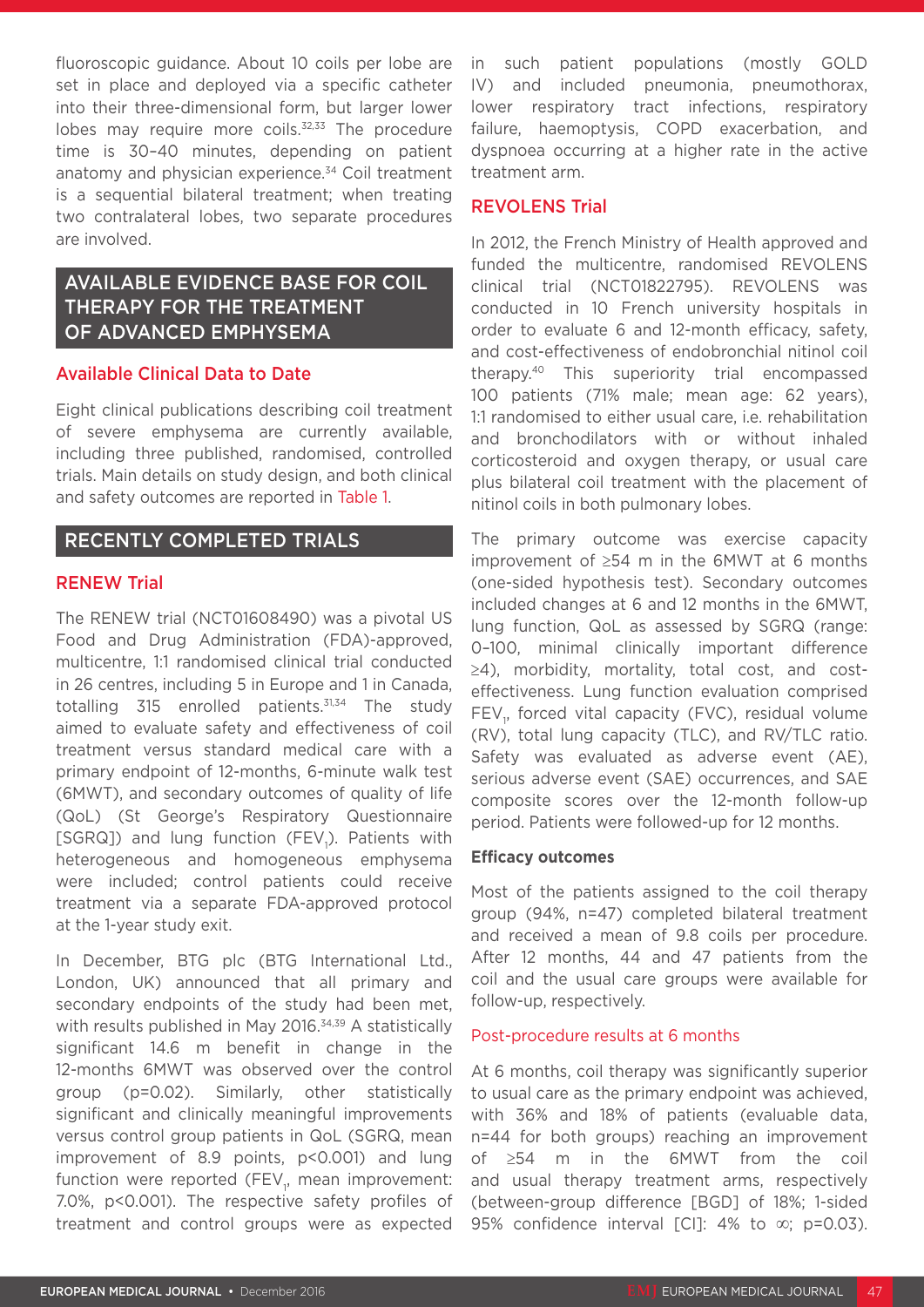#### Table 2: Demographic and bronchoscopic procedure characteristics of the patients at baseline.

| Variable                                   |                 |
|--------------------------------------------|-----------------|
| Age (years)                                | 68±7.7          |
| BMI $(kg/m2)$                              | $22 \pm 6.1$    |
| FEV, (L)                                   | $0.78 \pm 0.29$ |
| FEV, (% predicted)                         | 31±10           |
| DLCO (% predicted)                         | 38±14.6         |
| RV (% predicted)                           | 227±60          |
| 6MWD(m)                                    | 310±112         |
| <b>SGRQ</b>                                | $61.8 \pm 12.8$ |
| Treatment 1: total bronchoscopy time (min) | 32.5±10.9       |
| Treatment 1: fluoroscopy time (min)        | $9+4.2$         |
| Treatment 1: number of coils               | $12 \pm 1.38$   |
| Treatment 2: total bronchoscopy time (min) | 30±11           |
| Treatment 2: fluoroscopy time (min)        | $8 + 2.66$      |
| Treatment 2: number of coils               | 11±1.95         |

#### Values are reported as median±SD.

6MWD: 6-min walk distance; DLCO: diffusing capacity of the lung for carbon monoxide;  $\text{FEV}_1$ : forced expiratory volume in the first second; RV: residual volume; SGRQ: St. George's Respiratory Questionnaire; SD: standard deviation.



For any emphysema, a lung transplant should be considered.

### Figure 1: Treatment algorithm for bronchoscopic lung volume reduction in patients with severe emphysema.

BLVR: bronchoscopic lung volume reduction; FEV<sub>1</sub>: forced expiratory volume in 1 second; HRCT: highresolution computed tomography; LVRC: lung volume reduction coil; RV: residual volume; LVRS: lung volume reduction surgery.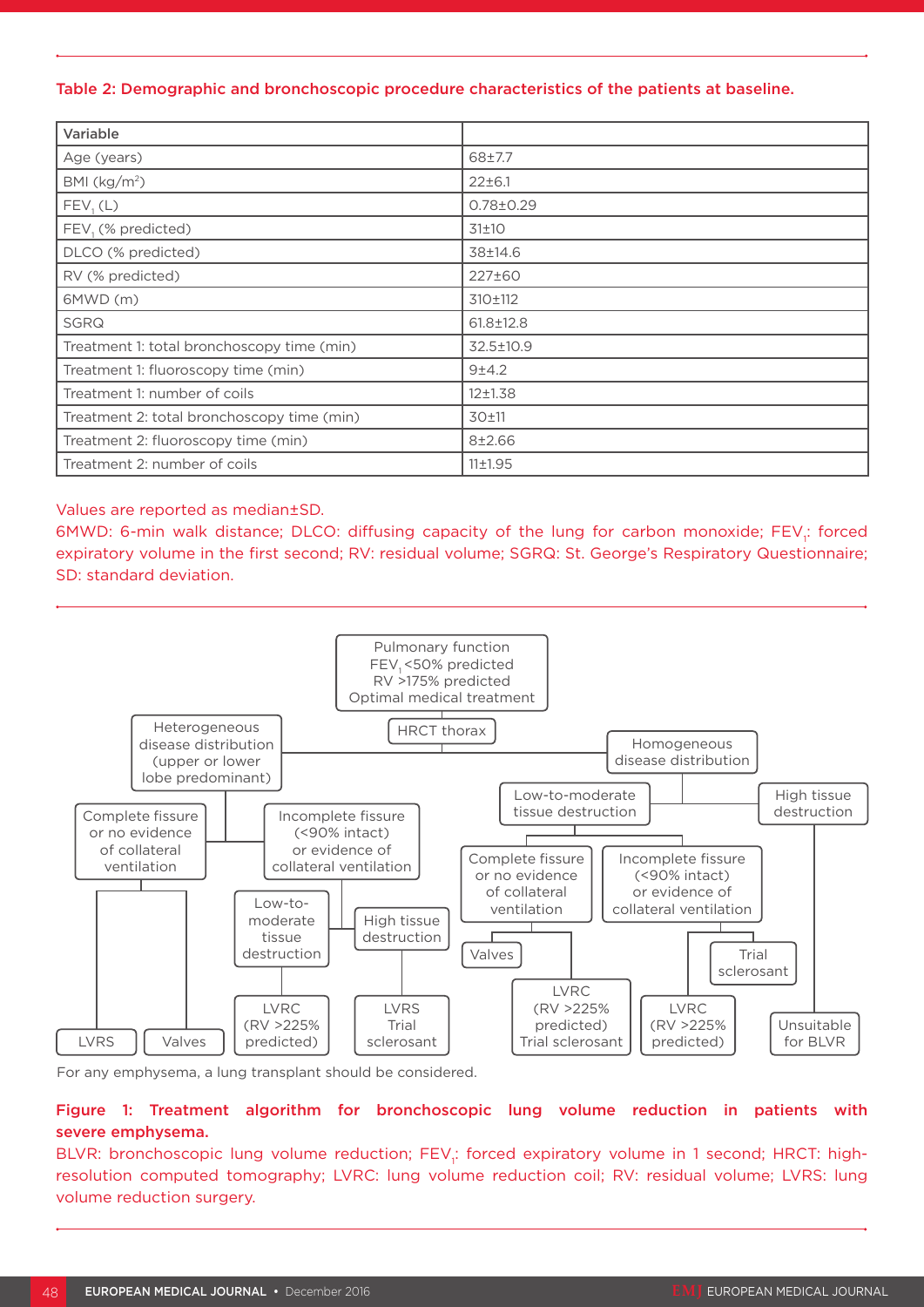Significantly different findings were also observed in the secondary endpoints, with 6MWT improvements favouring coil therapy over usual care, the BGD being statistically significant as percentage changes from baseline: 6 months, BGD of +8% (95% CI: -2.7 m to ∞; p=0.048); 12 months, BGD of 7.1% (95% CI: -2.2 m to ∞; p=0.09). At 6 months, coil therapy was significantly superior to usual care in terms of FEV<sub>1</sub> (BGD of +0.09 L [95% CI: 0.05 L to  $\infty$ ; p=0.001]) and for the other secondary efficacy endpoints (FVC, RV, RV/TLC ratio, Modified Medical Research Council [MMRC] dyspnoea scale, Transition Dyspnea Index [TDI], and SGRQ; all p<0.05). QoL improvement (SGRQ) was superior in the coil treatment group over usual care with a BGD of -13.4 points (95% CI: -8 points to ∞; one-sided; p<0.001).

#### Post-procedure results at 12 months

At 12 months, BGD were significant (p<0.05) in all endpoints but the 6MWT. As an example, BGD for FEV<sub>1</sub> was +0.08 L [95% CI: 0.03 L to  $\infty$ ; p=0.002]), again demonstrating statistically significant superiority of coils over usual care. However, the observed BGD did not reach the minimal clinically important difference of 0.1 L.<sup>41</sup> QoL improvement (SGRQ) was sustained at 12 months with superior outcomes in the coil treatment group over usual care (BGD of -10.6 points; 95% CI: -5.8 points to ∞; one-sided; p<0.001). Of note, there was no difference in efficacy between heterogeneous and homogeneous emphysema at both time points.

#### **Safety outcomes**

During the 12-month follow-up period, four deaths (8%) were reported in the coil group versus three deaths (6%) in the usual care treatment arm (BGD of 2%; 95% CI: -8–12%; p=0.99). The most frequently reported AE was self-resolving haemoptysis (<5 mL) within 30 days post-procedure (48%). SAE composite scores comprised 17 events in 14 patients (28%) in the coil group and 8 events in 6 patients (12%) in the usual care group (BGD of 16%; 95% CI: 1–31%; p=0.046). Pneumonia was the most frequent SAE and was reported for 11 events in 9 patients (18%) in the coil therapy group and 2 events in 2 patients (4%) in the usual care group during the 12-month follow-up period, with a BGD of 14% (95% CI: 2–26%; p=0.03). Overall, these results show that the safety profile of coil therapy as evidenced in this study was consistent with previous clinical findings,<sup>42</sup> and was similar to that of endobronchial valves<sup>43,44</sup> but much improved over LVRS.6,11

#### **Health economics**

The mean total 1-year per-patient BGD cost was \$47,908 (95% CI: \$47,879–48,073, p<0.001). The incremental cost-effectiveness ratio was \$782,598 per additional quality-adjusted life-year (95% CI: \$663,496–1,327,212 per quality-adjusted life-year). However, as the follow-up period was relatively short (12 months), these findings are insufficient to draw conclusions on the long-term cost effectiveness of nitinol coil therapy since the reported short-term costs should be quantified against the long-term benefits gained postprocedure. As such, this study is still ongoing and encompasses a crossover and an extended (5-year) follow-up, including a long-term health economic analysis of all treated patients.

## FROM REAL CLINICAL TRIAL EVIDENCE TO REAL-LIFE CLINICAL PRACTICE: DO THE BENEFITS TRANSLATE INTO THE REAL WORLD?

### Real-Life Data on the Commercial Experience of Coil Treatment

PneumRx EBC implant received Conformité Européenne (CE-) Mark in 2010. At the American Thoracic Society (ATS) 2014, data extracted from three centres in Northern Germany reported on 49 patients (62 coil procedures) treated with coils.45 Mean 1-month follow-up data were available for 41 patients (82%); coil treatment led to a considerable improvement of 6MWD after bilateral procedures (+119±135 m; p=0.006; n=20), after the first procedure  $(44\pm131 \text{ m}; \text{ p} < 0.001; \text{ n} = 41)$ , and the second procedure (+64±110 m; p=0.097; n=20). In the bilateral group, such benefits were highly significant and were sustained for at least 1 year post-treatment.

In a retrospective analysis on 26 patients with heterogeneous emphysema and incomplete fissures at Heidelberg University, Heidelberg, Germany, 36 patients were only treated in one lung. Pulmonary function (as assessed by  $\mathsf{FEV}_1$  and  $\mathsf{6MWT})$  was improved at 3 months but tended to decrease at 6-month follow-up. QoL (SGRQ) was significantly improved at 3 months. A post-market, observational, prospective, multicentre, European registry is currently recruiting patients.46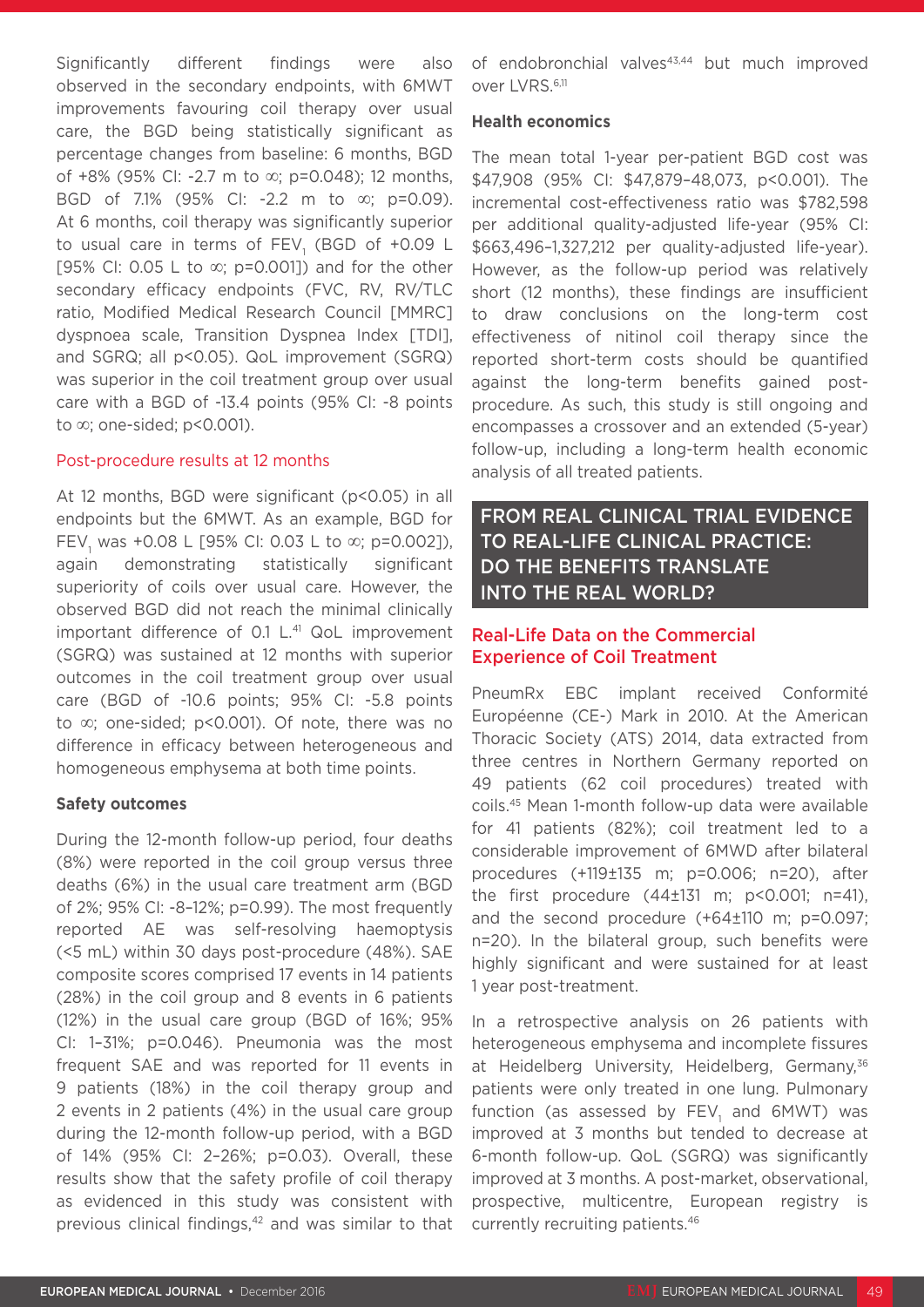### Experience at Pourtales Hospital, Neuchâtel, Switzerland

Data extracted from the post-market European registry for Neuchâtel Hospital reported on 25 patients with emphysema (48 procedures) treated with coils. Demographic and bronchoscopic procedure characteristics are shown in Table 2. The selection of patients was made according to the algorithm described below. Follow-up data were largely incomplete, being available only for nine patients at 6 months: coil treatment led to a considerable improvement of QoL (SGRQ) after the two procedures (-23.6±9.2, p=0.0009). Pulmonary function (as assessed by  $\mathsf{FEV}_{\mathfrak{1}}$  and  $\mathsf{RV}$ ) was also significantly improved at 6 months. On the contrary, 6MWD and diffusing capacity of the lung for carbon monoxide did not show any statistically significant change. These very preliminary results are consistent with the already published data.

### Treatment Algorithm: Real-Life Clinical Experience

A treatment algorithm for BLVR in patients with severe emphysema is proposed in Figure 1. From our real-life experience and clinical data available to date, BLVR is an option in stable GOLD III/IV patients with homogeneous or

heterogeneous emphysema with no massive lung parenchyma destruction and RV ≥175% predicted. Conversely, patients who are not candidates to coil therapy comprise those with severe bullous disease, known pulmonary hypertension, prior surgical lung treatment, chronic steroid use, carbon monoxide diffusing capacity <20% predicted, symptomatic bronchiectasis, and those concurrently receiving any therapeutic anticoagulation or any anti-aggregate therapy other than aspirin.

### CONCLUSIONS

Bronchoscopic lung volume reduction with nitinol coils is feasible in a wider range of patients (irrespective of collateral flow) than EBV and provides clinical benefits on the shortterm, associated to an acceptable safety profile. However, additional clinical data are still needed to establish the long-term benefit-to-risk ratio of coil therapy; it is likely that further results from follow-ups beyond 12 months from randomised clinical trials will provide answers. These clinical trial data, alongside registry/real-life outcome data, will undoubtedly help refine patient stratification and treatment selection and further ascertain BLVR within the expanding therapeutic armamentarium for advanced emphysema.

#### Acknowledgements

Medical writing assistance was provided by Dr Caroline Charles of Scilink Medical Writing, Biarritz, France.

#### REFERENCES

1. Kemp SV et al. The epidemiology, etiology, clinical features, and natural history of emphysema. Thorac Surg Clin. 2009;19(2):149-58.

2. Baraldo S et al. Pathophysiology of the small airways in chronic obstructive pulmonary disease. Respiration. 2012; 84(2):89-97.

3. McDonough JE et al. Small-airway obstruction and emphysema in chronic obstructive pulmonary disease. N Engl J Med. 2011;365(17):1567-75.

4. Vestbo J et al. Global strategy for the diagnosis, management, and prevention of chronic obstructive pulmonary disease: GOLD executive summary. Am J Respir Crit Care Med. 2013;187(4):347-65.

5. Viegi G et al. Definition, epidemiology and natural history of COPD. Eur Respir J. 2007;30(5):993-1013.

6. Fishman A et al.; National Emphysema

Treatment Trial Research Group. A randomized trial comparing lung-volumereduction surgery with medical therapy for severe emphysema. N Engl J Med. 2003;348(21):2059-73.

7. West JB (eds.), Pulmonary pathophysiology: the essentials (1998) 5th edition, Baltimore: Lippincott, Williams & Williams, pp.49.

8. Geddes D et al. Effect of lungvolume-reduction surgery in patients with severe emphysema. N Engl J Med. 2000;343(4):239-45.

9. Lammi MR et al. Heterogeneity of lung volume reduction surgery outcomes in patients selected by use of evidencebased criteria. Ann Thorac Surg. 2013; 95(6):1905-11.

10. Ingenito EP et al. Relation between preoperative inspiratory lung resistance and the outcome of lung-volumereduction surgery for emphysema. N Engl J Med. 1998;338(17):1181-5.

11. Naunheim KS et al.; National Emphysema Treatment Trial Research Group. Long-term follow-up of patients receiving lung-volume-reduction surgery versus medical therapy for severe emphysema by the National Emphysema Treatment Trial Research Group. Ann Thorac Surg. 2006;82(2):431-43.

12. Ciccone AM et al. Long-term outcome of bilateral lung volume reduction in 250 consecutive patients with emphysema. J Thorac Cardiovasc Surg. 2003;125(3): 513-25.

13. Naunheim KS et al.; National Emphysema Treatment Trial Research Group. Predictors of operative mortality and cardiopulmonary morbidity in the National Emphysema Treatment Trial. J Thorac Cardiovasc Surg. 2006;131(1): 43-53.